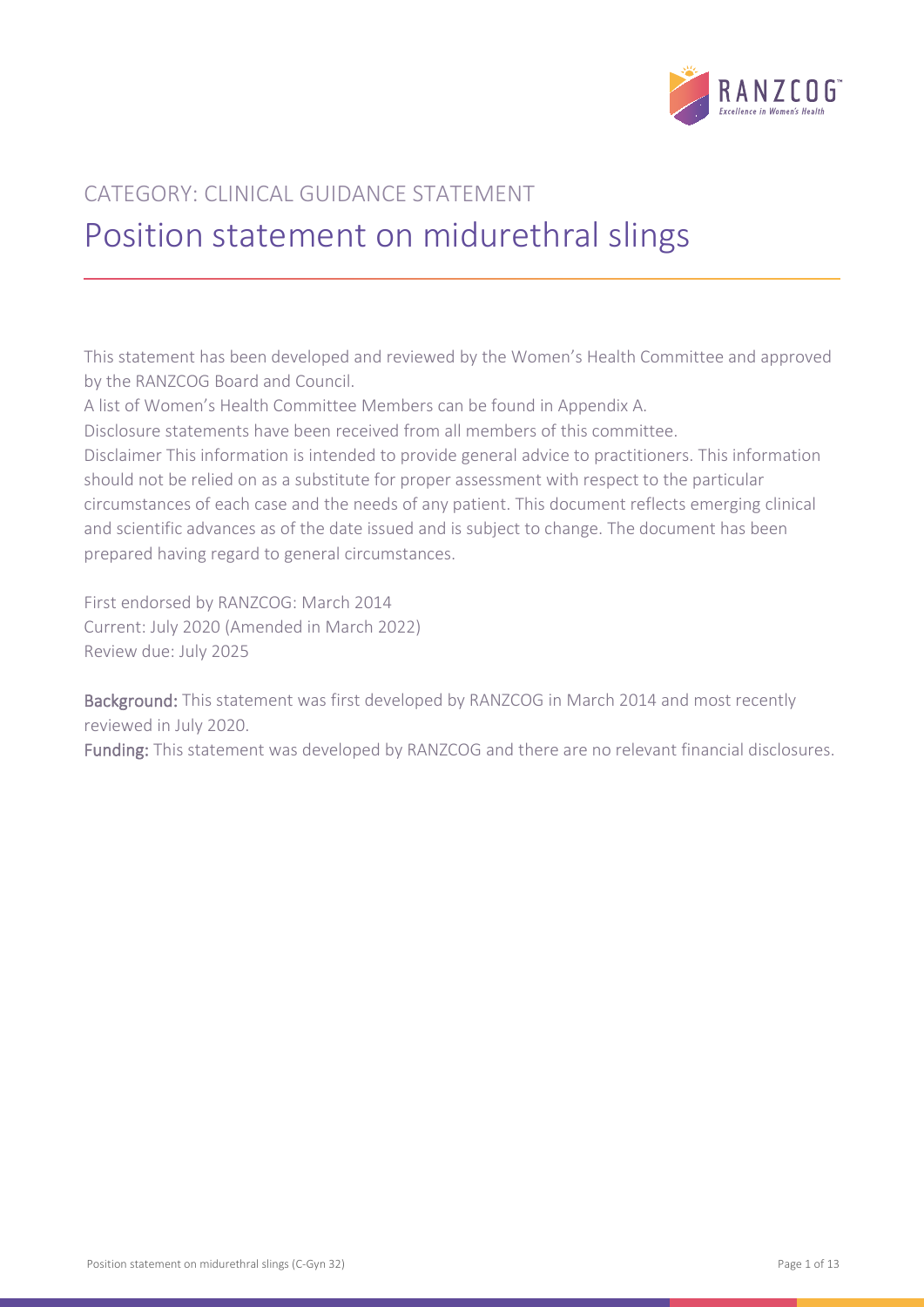

# Contents

| 1.             |  |
|----------------|--|
| 2.             |  |
| 3.             |  |
| 4.             |  |
| 5.             |  |
| 6.             |  |
| 7.             |  |
| 8.             |  |
| 9 <sub>1</sub> |  |
| 10.            |  |
|                |  |
|                |  |
|                |  |
|                |  |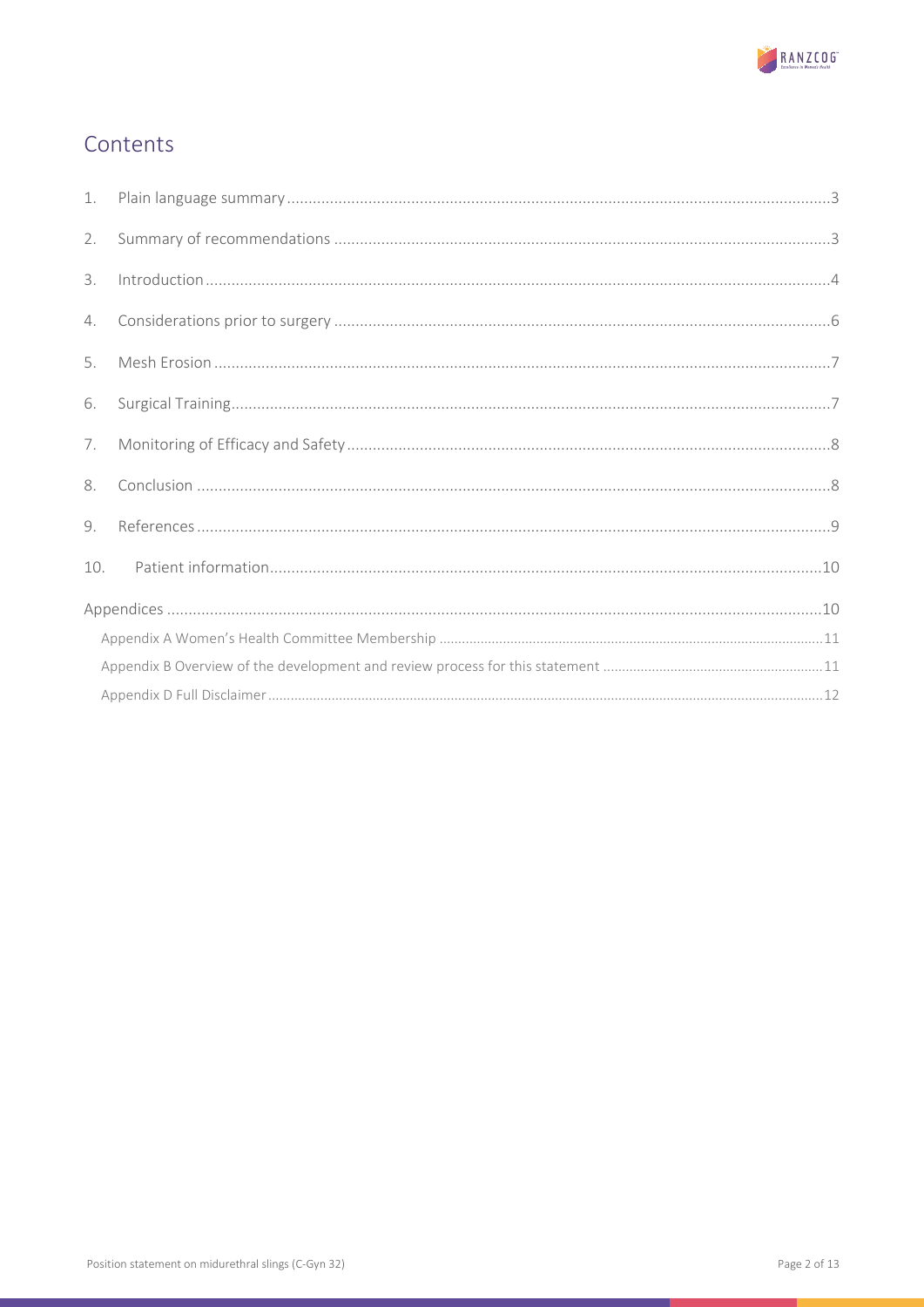

# <span id="page-2-0"></span>1. Plain language summary

Stress urinary incontinence (SUI) is an extremely common<sup>1</sup>, burdensome and costly condition for women in Australasia, with a negative impact on a woman's quality of life. SUI is the type of urinary leakage associated with physical exertion, such as coughing, laughing and sneezing. SUI is caused by a weakness in the urethra or neck of the bladder, which means it cannot keep fully closed during exertion, allowing urine to escape.

Non-surgical, conservative measures such as pelvic floor muscle training and behavioural modifications are first line treatment options for SUI.<sup>2</sup> If conservative treatments are not successful, surgery may be offered. For those with severe stress urinary incontinence, mid urethral surgery may be a more effective option.<sup>3</sup>

There are a number of different types of surgery for SUI. Midurethral sling (MUS) surgery is the most common surgery performed for SUI in women. Many studies have shown this surgery to be highly effective and to improve women's quality of life overall.

There are three different insertion methods for these slings currently available in Australia

- Retropubic (RP) MUS: This is the oldest and most studied MUS. The incisions are in the vagina and just above the pubic bone.
- Transobturator (TO) MUS: This sling has incisions in the vagina and in the groin area.
- Single incision (SIS) MUS: This is the newest and least studied MUS. The only incision is in the vagina.

For the purposes of the rest of this statement, the term Midurethral Sling (MUS) refers only to Retropubic and Transobturator slings.

These procedures have good success and safety profiles, however surgical failures and complications are possible. The different approaches have different risks and their use depends on patient factors and surgical experience. The type of MUS, risks and success rates should be discussed by the treating surgeon with any woman considering surgery.4 Alternative surgical procedures should also be discussed.

### <span id="page-2-1"></span>2. Summary of recommendations

| <b>Recommendation 1</b>                                                                                                                                                                                                                                                                                       | Grade                                       |
|---------------------------------------------------------------------------------------------------------------------------------------------------------------------------------------------------------------------------------------------------------------------------------------------------------------|---------------------------------------------|
| MUS surgery is a recommended surgical procedure for SUI in routine cases.                                                                                                                                                                                                                                     | Evidence based<br>recommendation<br>Grade A |
| <b>Recommendation 2</b>                                                                                                                                                                                                                                                                                       | Grade                                       |
| It is recommended that the transobturator approach should only be offered in exceptional<br>circumstances and following discussion in a multi-disciplinary or peer review forum. <sup>5</sup>                                                                                                                 | Consensus based<br>recommendation           |
| <b>Good Practice Point</b>                                                                                                                                                                                                                                                                                    |                                             |
| Local credentialling, provision of written information (particularly from the Australian<br>Commission of Safety and Quality in Health Care); Clinical Audit (logging of cases and follow-<br>up) and Patient Reported outcomes are essential for gynaecologists undertaking MUS<br>procedures <sup>6,7</sup> |                                             |
| <b>Recommendation 3</b>                                                                                                                                                                                                                                                                                       | Grade                                       |
| Single Incision Slings (SIS) have not yet demonstrated equivalence to MUS <sup>8,9</sup> and are<br>unavailable on the Australian Register of Therapeutic Goods (ARTG). They should be<br>performed only within the context of a properly conducted clinical trial.                                           | Consensus-based<br>recommendation           |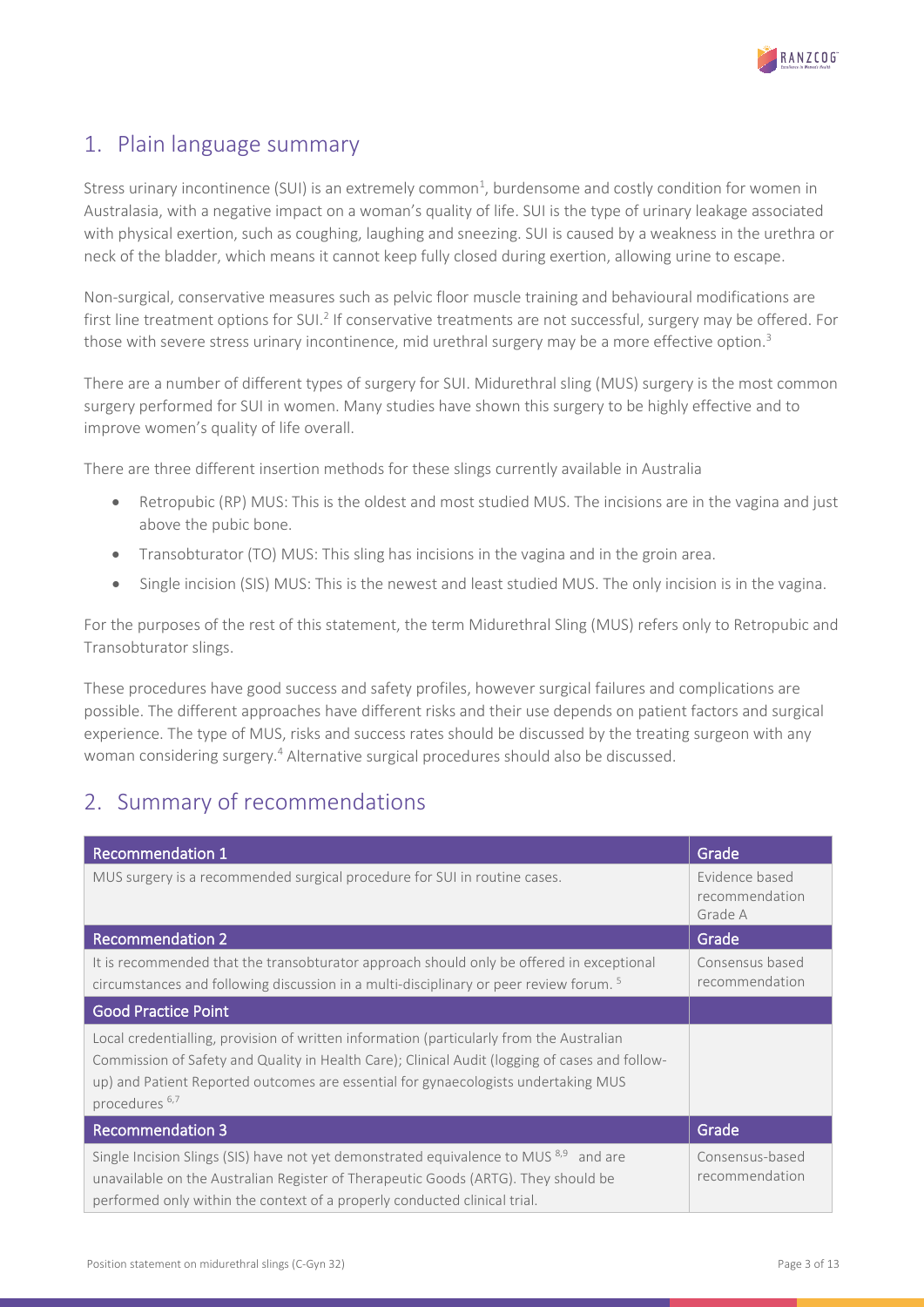

# <span id="page-3-0"></span>3. Introduction

This position statement by the Royal Australian and New Zealand College of Obstetricians and Gynaecologists (RANZCOG) supports the use of mid-urethral slings (MUS) in the surgical management of female stress urinary incontinence (SUI). Mid-urethral slings are minimally invasive procedures developed in the early 1990s to treat female SUI. These slings are narrow, synthetic polypropylene mesh tapes that are surgically placed beneath the middle part of the urethra to provide dynamic support to the urethra, preventing urinary leak during physical exertion.

The USA Food and Drug Administration (FDA) released a white paper<sup>10</sup> and safety communications<sup>11</sup> regarding safety and effectiveness of transvaginal placement of surgical mesh specifically for pelvic organ prolapse. A prolapse is where the pelvic organs bulge downwards giving rise to symptoms of an uncomfortable vaginal lump. Media attention on this totally distinct and separate issue of mesh use in women for pelvic organ prolapse (not stress urinary incontinence) has the potential to cause unnecessary confusion and fear in women considering MUS for treatment of stress urinary incontinence. RANZCOG strongly emphasise that the US FDA publications clearly state that traditional MUS were not the subject of their safety communication. There is an extensive body of literature, including comparative trials on synthetic slings. MUS surgery is highly effective in the short and medium term for treatment of urinary stress incontinence. This recommendation is supported by the International Cochrane review Group on Urinary Incontinence.<sup>4</sup> (Grade A). It is also supported by the European Safety Commission's Scientific Committee on Emerging and Newly Identified Health Risks (SCENIHR); to which a member of the Australian Therapeutic Goods Administration (TGA) contributed as an external advisor.12 The MUS carries less risk than most other available major continence surgeries.<sup>12,13</sup> This has resulted in MUS becoming the operation of choice in Europe, Australasia<sup>14,15</sup> and the USA16 for treatment of SUI.

Further opinions from the European Commission and NHS Scottish review as well as the Australian Commission for Safety and Quality in Health Care (ACSQHC) of current gynecological practice and of the literature regarding vaginal mesh have both supported the use of traditional MUS for stress urinary incontinence with both the RP and TO approaches demonstrating efficacy for the treatment of SUI with fewer adverse outcomes than from other available continence surgeries such as colposuspensions and fascial bladder neck slings.<sup>12,13</sup>

The most recent of all the published reviews, the NHS Scottish review, notes that the two approaches have different types and rates of complications. The TO approach can result in persistent groin and pelvic pain which may require removal of the mesh. The RP approach has higher rates of visceral injury. They therefore recommended the RP approach as routine surgery for SUI unless the presence of other risk factors have a significant effect on the implications of visceral injury.<sup>13</sup> However, other reviews including the Cochrane review, European Commission and National Institute for Health and Care Excellence (NICE) guidance have not recommended one approach over the other at this stage. <sup>4,9,12</sup>

Surgeons practicing in Australia need to be aware of the current guidance from the Australian Commission on Safety and Quality in Health Care (see link below), which recommends RP MUS as the preferred approach. <https://www.safetyandquality.gov.au/our-work/transvaginal-mesh/resources/care-pathway-sui>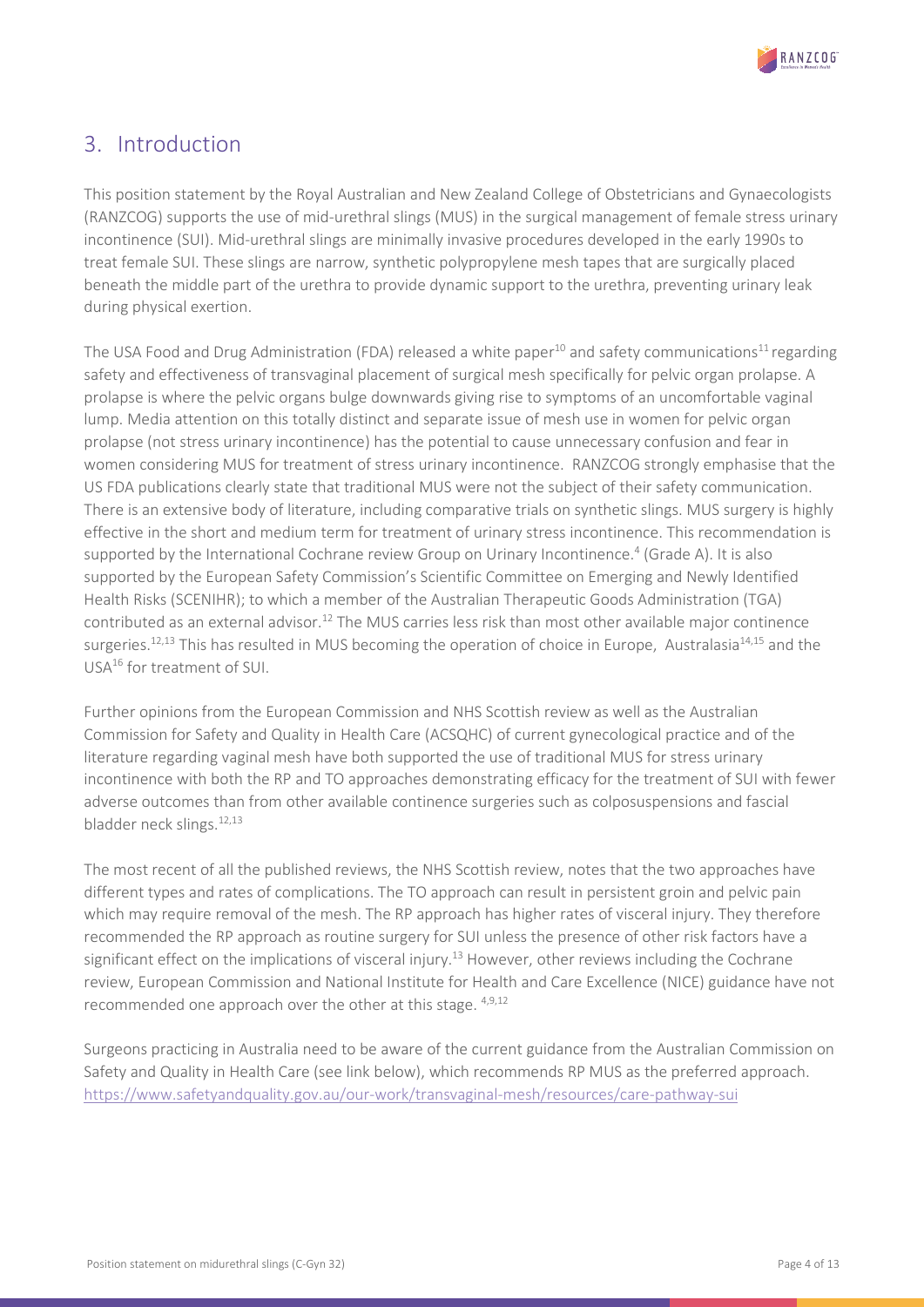

| Outcome                                | Retropubic (RP)                     | Transobturator (TO)                 |
|----------------------------------------|-------------------------------------|-------------------------------------|
| Subjective and objective success rates | Similar                             | Similar <sup>4</sup>                |
| (short-medium term)                    |                                     |                                     |
| Longer-term (>5 years) success         | Possibly higher <sup>4</sup> – more |                                     |
|                                        | data is required                    |                                     |
| Effectiveness in Intrinsic Sphincter   | More effective                      | Higher failure rate <sup>9,17</sup> |
| Deficiency (low midurethral closure or |                                     |                                     |
| valsalva leak point pressure)          |                                     |                                     |
| Visceral injury (including bladder     | Higher rates                        | Lower rates <sup>4</sup>            |
| perforation, major injury blood loss)  |                                     |                                     |
| Length of hospital stay                | Longer                              | Shorter <sup>4</sup>                |
| Post-operative voiding dysfunction and | Higher                              | Lower <sup>4</sup>                  |
| risk of need for re-intervention       |                                     |                                     |
| Post-operative pain                    | Suprapubic - lower rate             | Groin - higher rate - may           |
|                                        |                                     | become chronic 4,11,12              |
| Mesh exposure rate                     | Approx. 2%                          | Approx. 2% <sup>4</sup>             |
| Potential for complete mesh removal    | Usually possible                    | More difficult, often               |
|                                        |                                     | incomplete <sup>9,13</sup>          |
| Re-operation for recurrent SUI in the  | Lower rate                          | Higher rate <sup>4,12,13</sup>      |
| mid-to long-term                       |                                     |                                     |

### Comparison of Retropubic and Transobturator MUS Outcomes:

- On the basis of this comparison, the TO approach may be preferred: in women with extensive previous abdominal surgery. Item  $1.5.10$  of the NICE guidelines  $9$  state: "Do not offer a transobturator approach unless there are specific clinical circumstances (for example, previous pelvic procedures) in which the retropubic approach should be avoided." <sup>17</sup>
- in women who are unable to cease anti coagulation.
- In women with compromised voiding pre-operatively (although in these women, not performing MUS or any continence surgery should be discussed, as all continence surgeries may further compromise voiding function).

Complete removal of RP mesh (if needed) is usually achievable in a combined vaginal and laparoscopic-open procedure. The ACSQHC stipulates guidelines on who can remove mesh<sup>18</sup>. Mesh removal centres have been established.

The New Zealand Ministry of Health Surgical Mesh Roundtable supports the NICE Guideline <sup>9</sup> view and recommends that the TO approach only be offered in exceptional circumstances and following discussion in a multi-disciplinary or peer review forum.

Complete removal of TO mesh can be far more difficult and in the longer-term mesh removal is often incomplete.<sup>9,13</sup> It can be a morbid procedure that requires bilateral groin incisions. Pain may not resolve. These women may require multidisciplinary team care, including physiotherapy with an experienced practitioner who can address pelvic pain symptoms and pain clinic team.

#### *Single incision MUS (SIS):*

There has been the introduction of single incision slings (SIS) or "mini-slings". These slings are also placed at the mid urethra, with less dissection and a smaller length of mesh, *but are heterogeneous in their tape characteristics as well as anchorage*. Studies of these slings, to date, have not shown them to be as successful as RP or TO MUS. A number of SIS have recently been withdrawn from the market. There are ongoing comparative trials of SIS against RP/TO slings but their longer-term data have not matured. Until such data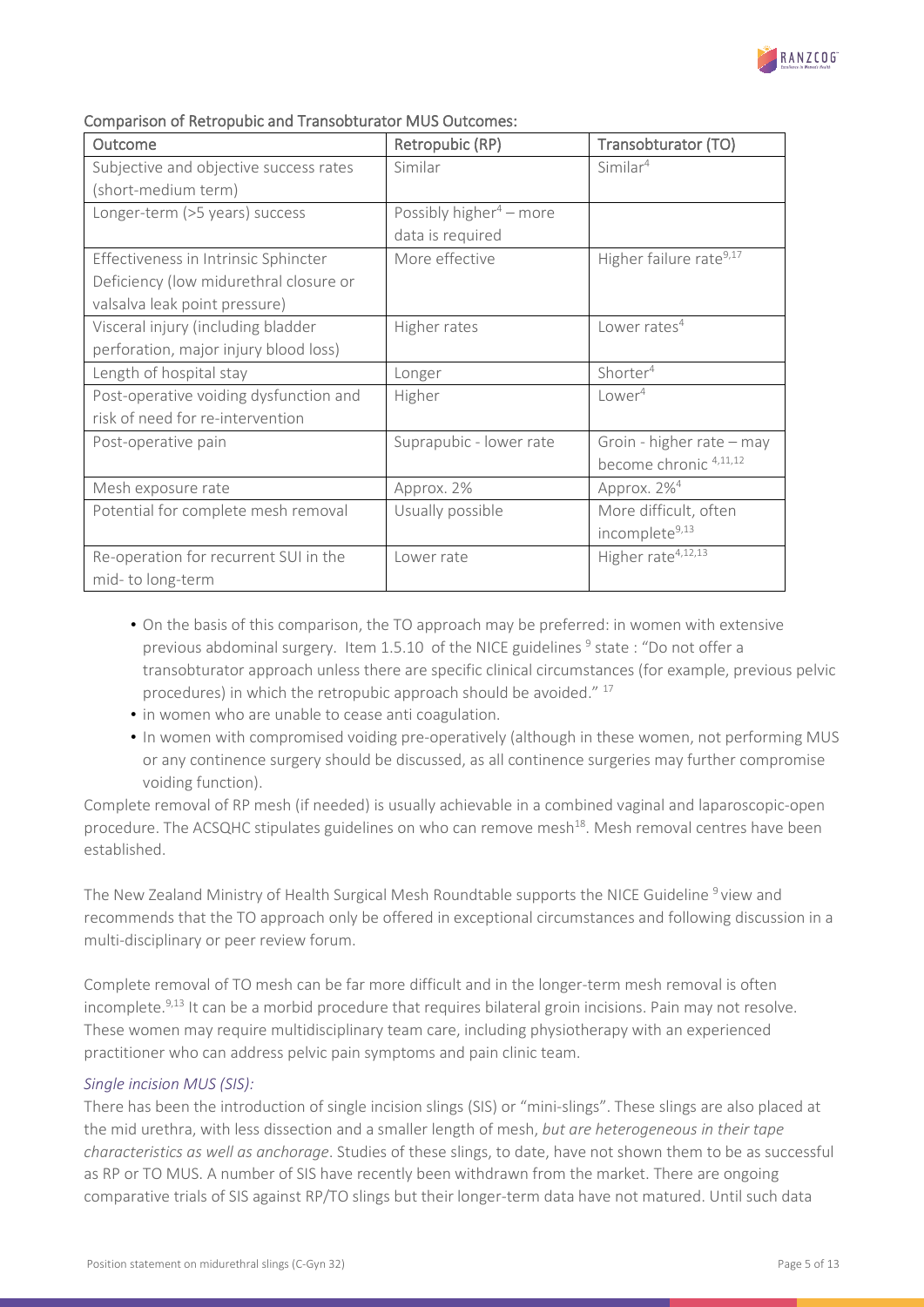

exist, RANZCOG recommends the use of single incision slings only within the setting of a properly conducted clinical trial or under strict institutional clinical governance such as a long-term prospective audit. <sup>8,9</sup>

### <span id="page-5-0"></span>4. Considerations prior to surgery

- 1. All women should be recommended to undertake pelvic floor physiotherapy and/or see a continence nurse advisor for pelvic floor exercises and bladder retraining as first line of treatment.<sup>2</sup>
- 2. Women who fail conservative treatments can be offered continence surgery including MUS.
- 3. Gynaecologists need to be transparent and make clear, prior to surgery, that polypropylene tapes are mesh materials, though used in much smaller amounts than when used for vaginal prolapse surgery. Some mention of the recent class action between Shine Lawyers and Johnson and Johnson is needed, in particular to highlight that many companies make similar polypropylene meshes, and that Johnson and Johnson meshes are not different to these.
- 4. Women contemplating continence surgery should be aware of the other surgeries available to them, including their success rates, recovery time, longevity, and complications. Women contemplating surgery should read the relevant documents to their country, as below:

### Australian Commission on Safety and Quality in Health Care

[https://www.safetyandquality.gov.au/sites/default/files/migrated/Treatment-Options-SUI-Consumer-](https://www.safetyandquality.gov.au/sites/default/files/migrated/Treatment-Options-SUI-Consumer-Info.pdf)[Info.pdf](https://www.safetyandquality.gov.au/sites/default/files/migrated/Treatment-Options-SUI-Consumer-Info.pdf)

### New Zealand Ministry of Health

[https://www.health.govt.nz/system/files/documents/publications/considering-surgical-mesh-to-treat](https://www.health.govt.nz/system/files/documents/publications/considering-surgical-mesh-to-treat-stress-urinary-incontinence-aug2019.pdf)[stress-urinary-incontinence-aug2019.pdf](https://www.health.govt.nz/system/files/documents/publications/considering-surgical-mesh-to-treat-stress-urinary-incontinence-aug2019.pdf) and the Position Statement on the use of the transobturator approach in incontinence surgery (December 2020): https://www.health.govt.nz/system/files/documents/pages/position\_statement\_on\_the\_use\_of\_the\_trans obturator\_approach.pdf

- 5. Prior to proceeding with surgery, urodynamic study should be considered to exclude other causes of urinary incontinence, exclude voiding dysfunction and evaluate for ISD. However, the evidence regarding improvement in outcomes after urodynamic studies is lacking.<sup>19</sup>
- 6. Individual patient needs and preferences must be taken into account. Patients must have adequate opportunity to make informed decisions in partnership with heath care professionals.
- 7. Success rates for obese women who undergo MUS are significantly lower compared to women of normal BMI and weight loss strategies should be discussed pre and post operatively with these women.<sup>20,21</sup>
- 8. Success rates must be discussed with women considering surgery including the different success rates associated with each MUS route.
- 9. Complications must be discussed with women considering surgery including the different complications associated with each MUS route. Discussion must include bleeding, damage to the bladder and urethra, bowel and major vessel perforation. Voiding difficulties which may require catheterisation, loosening or even division of the sling at a later stage, which may result in recurrent SUI.<sup>22</sup> De novo urge incontinence or worsening of pre-existing overactive bladder symptoms can occur. Sling insertion can cause pain and dyspareunia and with the TO sling, groin pain can occur. This is usually short lived but may become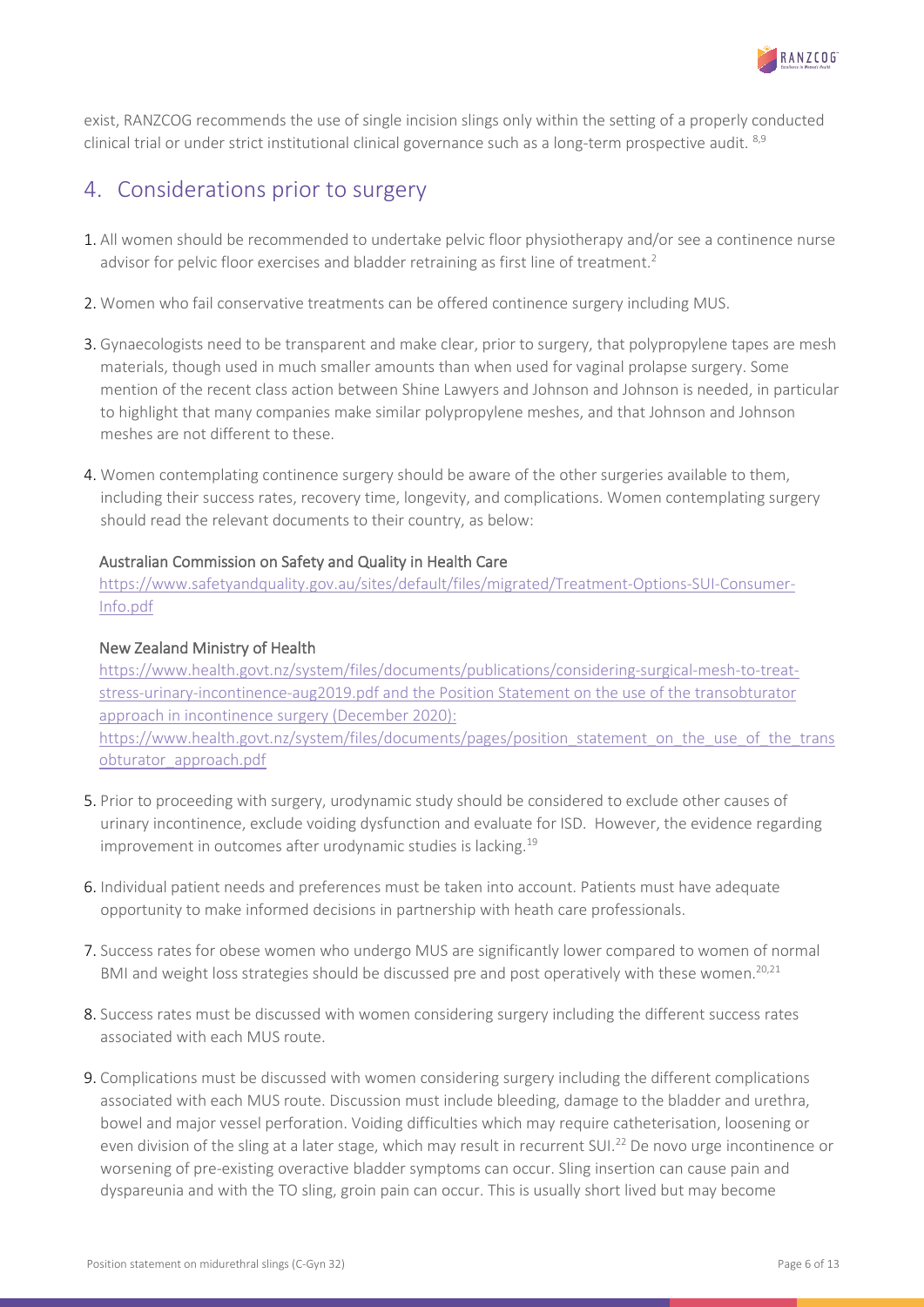

intractable.<sup>4</sup> In some women these long-term adverse outcomes have had severe effects on everyday activities and their quality of life.<sup>12</sup> The mesh is a permanent material that can result in mesh exposure and infection or vaginal pain or burning which usually will develop soon after surgery or in some cases many years later.

10.A particular procedure chosen by a woman cannot be provided by the gynaecologist or health service, referral is needed to a doctor or department where such treatment can be provided.

# <span id="page-6-0"></span>5. Mesh Erosion

In the recent Federal Court of Australia ruling, chronic pain was judged to occur in up to 5% of women having a synthetic mesh midurethral sling.<sup>23</sup> The range of severity of the chronic pain, however, is variable. For some of these 5% of women, the pain is debilitating and disabling, and can take place in the long term. The court ruling highlighted that the mesh material can produce an oxidative reaction, which is potentially ongoing. We presume that this reaction in the majority of these women is mild, but in a small fraction of the 5% of women, the reaction is severe, causing pain and mesh exposure. The pain could also occur with sexual intercourse (including to the partner).

It is impossible to predict which women will have an erosion. Removal of the midurethral sling for severe debilitating pain occurs in about 1 per 150 women in the long term.<sup>24</sup> Mesh in RP MUS can be entirely removed in most cases, with a recent systematic review indicating resolution of pain in 81% of cases.<sup>25</sup> However, a fifth of patients undertaking mesh removal, which may be difficult or associated with its own complications, may not experience resolution of their symptoms.

Women need to be informed that the incidence of chronic long-term pain or dyspareunia from Burch colposuspension and pubovaginal slings is unknown, as data is sparse, and these operations have not been performed often enough in recent times. However, chronic pain following these conditions has been reported. 26

# <span id="page-6-1"></span>6. Surgical Training

- 1. As with all surgical procedures, adequate supervised training should be obtained in the particular surgical technique and device to be performed. Studies show a learning curve for all urogynaecological procedures and surgical complication rates are higher during this time. MUS surgery should only be undertaken by those regularly carrying out MUS surgery. <sup>9,27,28</sup>. To understand credentialing requirements for performing MUS, gynaecologists are required to read the ACSQHC document titled ["Guidance for Hospital](https://www.safetyandquality.gov.au/sites/default/files/migrated/Credentialing-of-Senior-Medical-Practitioners-to-Undertake-Transvaginal-Mesh-Implant-Surgery-forStress-Urinary-Incontinence.pdf)  [Credentialling for Senior Medical Practitioners to undertake Transvaginal Mesh Surgery for Stress Urinary](https://www.safetyandquality.gov.au/sites/default/files/migrated/Credentialing-of-Senior-Medical-Practitioners-to-Undertake-Transvaginal-Mesh-Implant-Surgery-forStress-Urinary-Incontinence.pdf)  [Incontinence"](https://www.safetyandquality.gov.au/sites/default/files/migrated/Credentialing-of-Senior-Medical-Practitioners-to-Undertake-Transvaginal-Mesh-Implant-Surgery-forStress-Urinary-Incontinence.pdf)7.
- 2. Surgeons should demonstrate experience and expertise to perform intraoperative cysto-urethroscopy to evaluate for bladder and urethral integrity, and this is recommended practice for insertion of all types of MUS.
- 3. Surgeons should demonstrate knowledge of the management of intra- and post-operative complications of MUS surgery.
- 4. Surgeons need to be aware of the surgical complications of MUS including the different risks of the various approaches. The RP approach of MUS carries a higher risk of bladder, visceral and vascular injury during insertion and voiding dysfunction post operatively while the TO approach of MUS has a higher risk of groin pain and reoperation for SUI in the longer term.<sup>4</sup> The TO approach has a higher risk of failure in women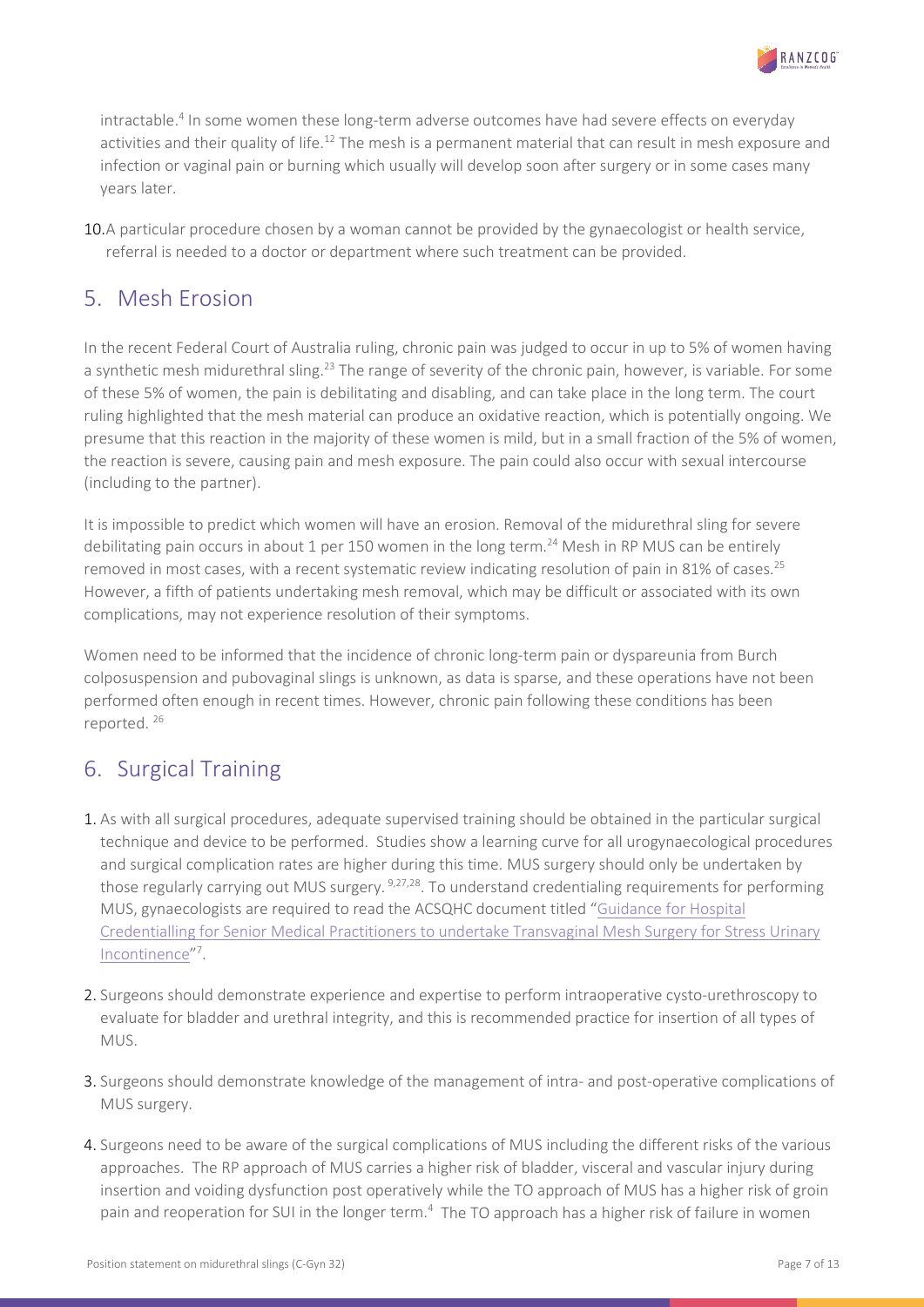

with ISD and the RP approach should be performed in these women.<sup>9,16</sup> The TO approach is more appropriate if there is the risk of intra-abdominal organ injury due to extensive abdominal surgery.<sup>13</sup>

# <span id="page-7-0"></span>7. Monitoring of Efficacy and Safety

- 1. As for all surgical procedures, regular clinical audit is a powerful tool to monitor efficacy and safety. It is recommended that surgeons performing MUS log their MUS outcomes onto a recognised database or registry (such as the UroGynaecological Society of Australasia (UGSA) or The International Urogynecological Association (IUGA) Databases or the Australian Pelvic Floor Procedures Registry) and advise regulatory bodies of adverse events.<sup>9,12</sup>
- 2. All gynaecologists should take responsibility for auditing and reporting adverse events from mesh surgery.

In Australia this is via the Therapeutic Goods Administration. The link appropriate to reporting problems with a medical implant is:<http://www.tga.gov.au/safety/problem.htm>

In New Zealand, this is via the New Zealand Medicines and Medical Devices Safety Authority (MEDSAFE). The link is: <http://www.medsafe.govt.nz/safety/report-a-problem.asp>

- 3. Women undertaking MUS surgery should receive information for use of the product from the manufacturer, the product details and batch number.
- 4. ACSQHC mesh insertion credentialling Guidelines<sup>7</sup> have recommended a minimum 6-month follow up for women undergoing MUS surgery with clear documentation. Documentation includes:
	- 1. Patient reported level of improvement and satisfaction
	- 2. Objective measures of incontinence
	- 3. Urinary retention
	- 4. Overactive bladder
	- 5. Persistent Groin or pelvic pain

A pre-op and post-op (6 weeks and 6 months) patient-completed questionnaire for incontinence symptoms and pain is recommended.

### <span id="page-7-1"></span>8. Conclusion

There is robust evidence to support the use of traditional MUS from over 2,000 publications making this treatment the most extensively reviewed and evaluated surgical procedure for female stress urinary incontinence.4,9,12 In Australia and New Zealand, the MUS has become the operation of choice for female SUI. RANZCOG supports the use of synthetic MUS for surgical treatment when conservative treatment has been unsuccessful.

There are different risks and long-term outcomes from different surgical approaches which need to be discussed and tailored to each individual woman.

Surgeons who perform MUS need to be aware of the risks and benefits of each approach and appropriately trained to perform these surgeries and manage the possible complications.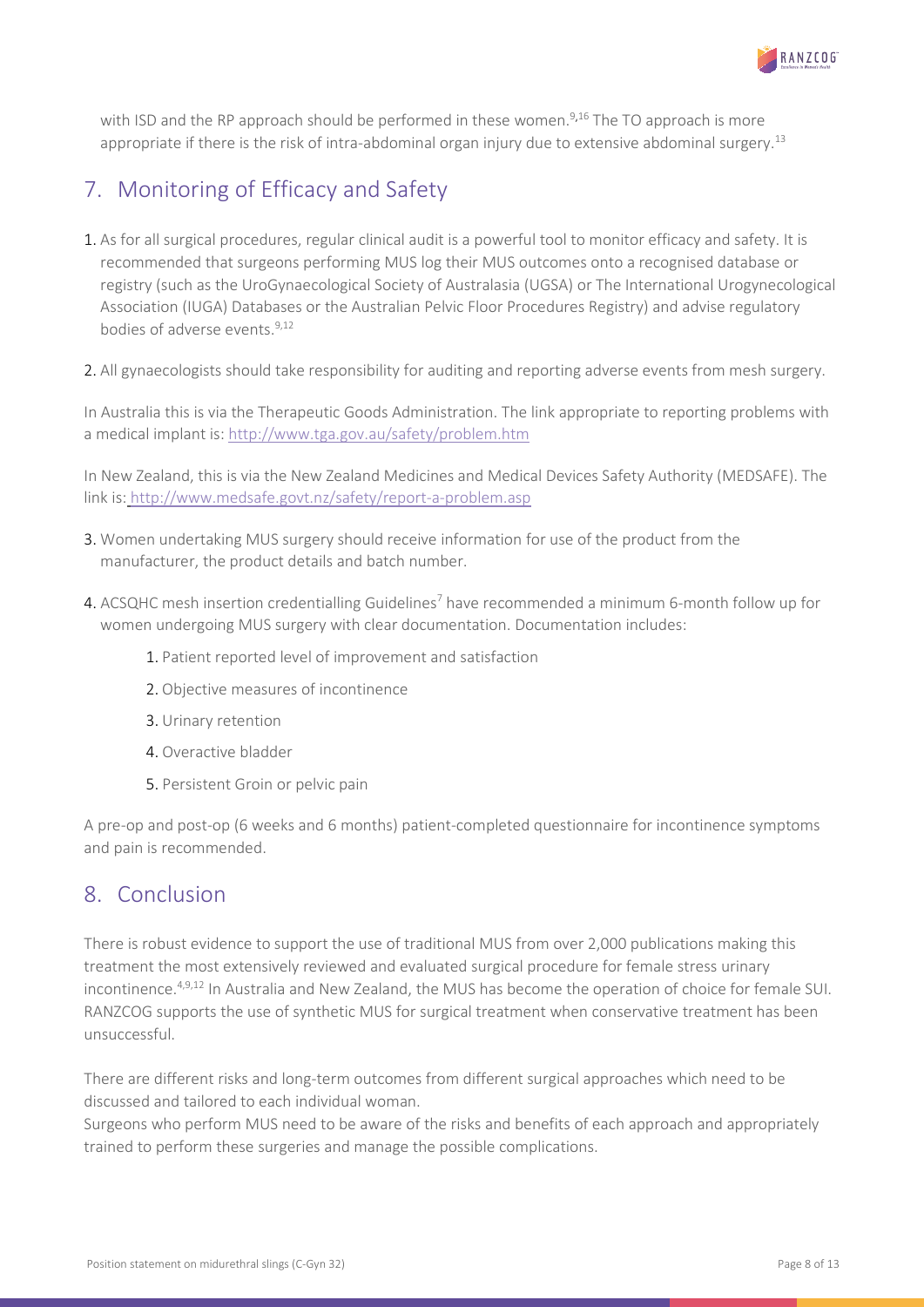

### <span id="page-8-0"></span>9. References

- 1. Australian Institute of Health and Welfare. Incontinence in Australi[a http://www.aihw.gov.au/publication](http://www.aihw.gov.au/publication-detail/?id=60129543605)[detail/?id=60129543605](http://www.aihw.gov.au/publication-detail/?id=60129543605) [accessed Apr 2020]
- 2. Dumoulin C, Hay-Smith EJC, Mac Habée-Séguin G. Pelvic floor muscle training versus no treatment, or inactive control treatments, for urinary incontinence in women. Cochrane Database of Systematic Reviews 2014, Issue 5. Art. No.: CD005654. DOI: 10.1002/14651858.CD005654.pub3.
- 3. Labrie, J., et al., Surgery versus physiotherapy for stress urinary incontinence. N Engl J Med, 2013. 369(12): p. 1124-33.
- 4. Ford AA, Rogerson L, Cody JD, Aluko P, Ogah J. Mid-urethral sling operations for stress urinary incontinence in women. Cochrane Database of Systematic Reviews 2017, Issue 7. Art. No.: CD006375. DOI: 10.1002/14651858.CD006375.pub4.
- 5. New Zealand Ministry of Health. Position Statement on the use of the transobturator approach in incontinence surgery. New Zealand Ministry of Health Surgical Mesh Roundtable. 2020. Available from: https://www.health.govt.nz/system/files/documents/pages/position statement on the use of the tra [nsobturator\\_approach.pdf](https://www.health.govt.nz/system/files/documents/pages/position_statement_on_the_use_of_the_transobturator_approach.pdf)
- 6. Ugianskiene A, Davila GW, Su TH. FIGO review of statements on use of synthetic mesh for pelvic organ prolapse and stress urinary incontinence. Int J Gynecol Obstet 2019; 147:147-155.
- 7. Australian Commission for Safety and Quality in Health Care. Guidance for Hospital Credentialing of Senior Medical Practitioners to Undertake Transvaginal Mesh Surgery for Stress Urinary Incontinence. Available from: [https://www.safetyandquality.gov.au/sites/default/files/migrated/Credentialing-of-](https://www.safetyandquality.gov.au/sites/default/files/migrated/Credentialing-of-Senior-Medical-Practitioners-to-Undertake-Transvaginal-Mesh-Implant-Surgery-forStress-Urinary-Incontinence.pdf)[Senior-Medical-Practitioners-to-Undertake-Transvaginal-Mesh-Implant-Surgery-forStress-Urinary-](https://www.safetyandquality.gov.au/sites/default/files/migrated/Credentialing-of-Senior-Medical-Practitioners-to-Undertake-Transvaginal-Mesh-Implant-Surgery-forStress-Urinary-Incontinence.pdf)[Incontinence.pdf](https://www.safetyandquality.gov.au/sites/default/files/migrated/Credentialing-of-Senior-Medical-Practitioners-to-Undertake-Transvaginal-Mesh-Implant-Surgery-forStress-Urinary-Incontinence.pdf)
- 8. Nambiar A, Cody JD, Jeffery ST. Single-incision sling operations for urinary incontinence in women. Cochrane Database of Systematic Reviews 2014, Issue 6. Art. No.: CD008709. DOI: 10.1002/14651858.CD008709.pub2.
- 9. National Institute for Health and Care Excellence. Urinary incontinence and pelvic organ prolapse in women: management. NICE guideline [NG123] 2019. Available from: <https://www.nice.org.uk/guidance/ng123>
- 10. Food and Drug Administration (FDA). Urogynecologic Surgical Mesh: Update on the Safety and Effectiveness of Transvaginal Placement for Pelvic Organ Prolapse. 2011. Available from: <https://www.fda.gov/media/81123/download>
- 11.Food and Drug Administration (FDA). FDA Safety Communication: UPDATE on Serious Complications Associated with Transvaginal Placement of Surgical Mesh for Pelvic Organ Prolapse. 2014
- 12. The European Commission: Scientific Committee in Emerging and Newly Identified Health Risks. Opinion on The Safety of surgical meshes used in urogynecological surgery. 3 December 2015.
- 13. The Scottish Independent Review of the Use, Safety and Efficacy of Transvaginal Mesh Implants in the Treatment of Stress Urinary Incontinence and Pelvic Organ Prolapse in Women. Final report March 2017.
- 14. Lee J, Dwyer PL. Age related trends in female Stress Urinary Incontinence Surgery in Australia Medicare data 94 – 09. Aust N Z J Obstet Gynaecol 2010; 50: 543 - 549. doi:10.1111/j.1479-828X.2010.01217.x PMID:21133865
- 15. Brown J, King J. Age stratified trends in 20 years of SUI surgery in Australia. ANZJOG 2016;56:192-8
- 16. American Urogynecologic Society (AUGS) and the Society for Urodynamics, Female Pelvic Medicine and Urogenital Reconstruction (SUFU). Position statement. Mesh Midurethral Slings for Stress Urinary Incontinence. 2018. [https://www.augs.org/assets/1/6/AUGS-SUFU\\_MUS\\_Position\\_Statement.pdf](https://www.augs.org/assets/1/6/AUGS-SUFU_MUS_Position_Statement.pdf)
- 17. Ford AA, Ogah J. Retropubic or transobturator mid-urethral slings for intrinsic sphincter deficiencyrelated stress urinary incontinence in women: a systematic review and meta-analysis. Int Urogynecol J 2016;27:19-28.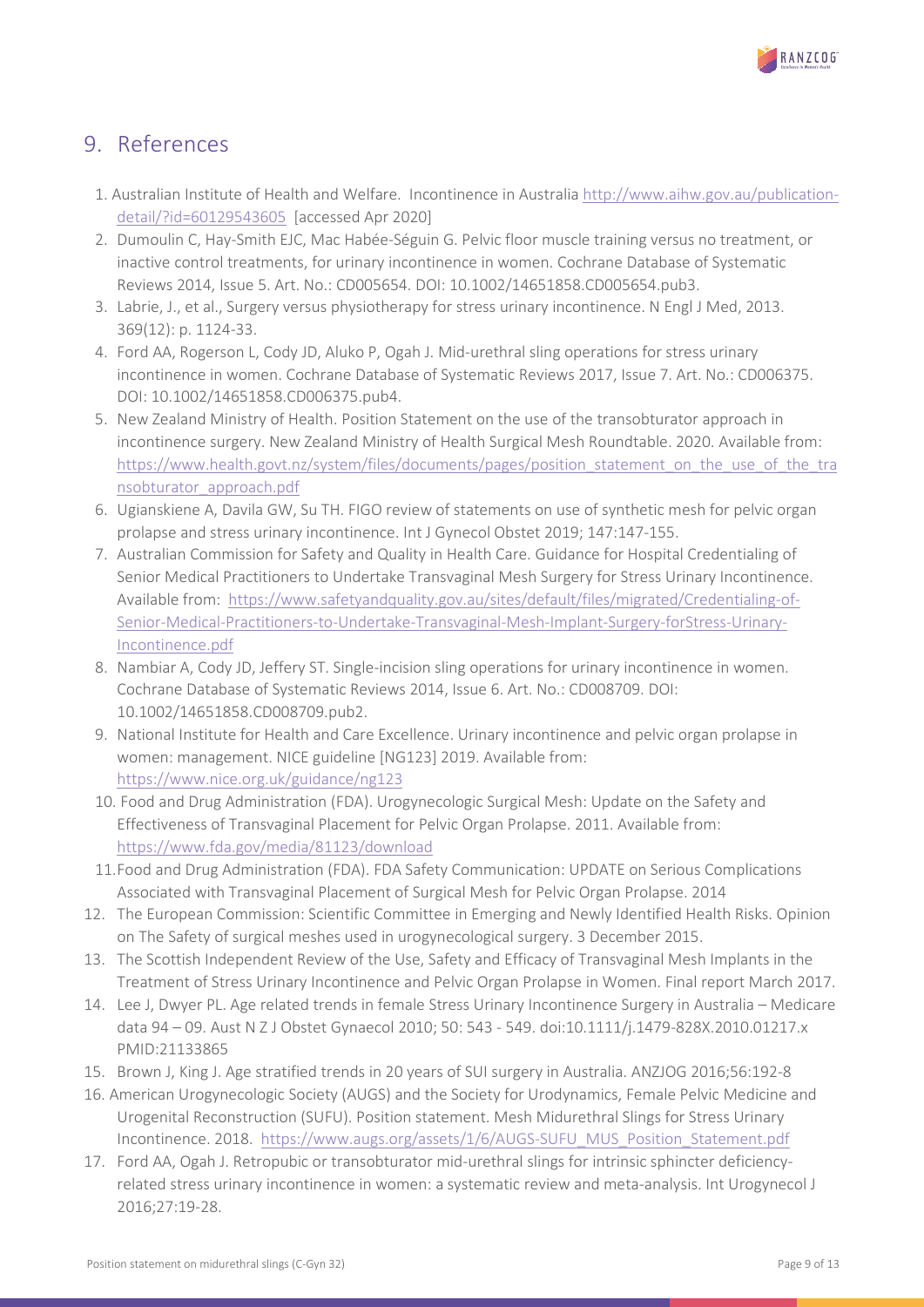

- 18. Australian Commission for Safety and Quality in Health Care (ACSQHC). Guidance for Hospital Credentialing of Senior Medical Practitioners to Undertake Transvaginal Mesh Implant Removal Surgery. Available from[: https://www.safetyandquality.gov.au/sites/default/files/migrated/Credentialing-of-](https://www.safetyandquality.gov.au/sites/default/files/migrated/Credentialing-of-Senior-Medical-Practitioners-to-Undertake-Transvaginal-Mesh-Implant-Removal-Surgery.pdf)[Senior-Medical-Practitioners-to-Undertake-Transvaginal-Mesh-Implant-Removal-Surgery.pdf](https://www.safetyandquality.gov.au/sites/default/files/migrated/Credentialing-of-Senior-Medical-Practitioners-to-Undertake-Transvaginal-Mesh-Implant-Removal-Surgery.pdf)
- 19. Clement KD, Lapitan MCM, Omar MI, Glazener CMA. Urodynamic studies for management of urinary incontinence in children and adults. Cochrane Database of Systematic Reviews 2013, Issue 10. Art. No.: CD003195. DOI: 10.1002/14651858.CD003195.pub3.
- 20. McKenna JB, Parkin K, Cheng Y, Moore KH. Objective efficacy of the tension-free vaginal tape in obese/morbidly obese women verses non obese women, at medical five year follow up. *ANZJOG*  2016;56(6): 628-632.
- 21. Laterza RM, Halpern K, Ulrich D, Graf A, Tamussino K, et al. (2018) Influence of age, BMI and parity on the success rate of midurethral slings for stress urinary incontinence. PLOS ONE 13(8): e0201167. https://doi.org/10.1371/journal.pone.0201167 <https://journals.plos.org/plosone/article?id=10.1371/journal.pone.0201167>
- 22. Laurikainen E, Kiilholma P. A nationwide analysis of transvaginal tape release for urinary retention after tension-free vaginal tape procedure. Int Urogynecol J. 2006;17:111-9.
- 23. Katzmann J. FEDERAL COURT OF AUSTRALIA. Gill v Ethicon Sàrl (No 5) [2019] FCA 1905
- 24. Chevrot A et al. Long-term efficacy and safety of tension free vaginal tape in a historic cohort of 463 women with stress urinary incontinence. Int Urogynecol J 2017 Jun;28(6):827-833.
- 25. Carter P, Fou L, Whiter F, Delgado Nunes V, Hasler E, Austin C, Macbeth F, Ward K, Kearney R. Management of mesh complications following surgery for stress urinary incontinence or pelvic organ prolapse: a systematic review. BJOG 2020 Jan;127(1):28-35.
- 26. Galloway NT, Davies N, Stephenson TP. Br J Urol. 1987 Aug;60(2):122-4
- 27. Lebret T, Lugagne PM, Hervé JM, Barré P, Orsoni JL, Yonneau L, Saporta F, Botto H. Evaluation of tensionfree vaginal tape procedure. Its safety and efficacy in the treatment of female stress urinary incontinence during the learning phase. Eur Urol. 2001; 40(5):543-7.
- 28. Maguire T, Mayne CJ, Terry T, Tincello DG. Analysis of the surgical learning curve using the cumulative sum (CUSUM) method. Neurourol Urodyn. 2013; 32(7):964-7.

# <span id="page-9-0"></span>10.Patient information

<span id="page-9-1"></span>A range of RANZCOG Patient Information Pamphlets can be ordered via: <https://www.ranzcog.edu.au/Womens-Health/Patient-Information-Guides/Patient-Information-Pamphlets>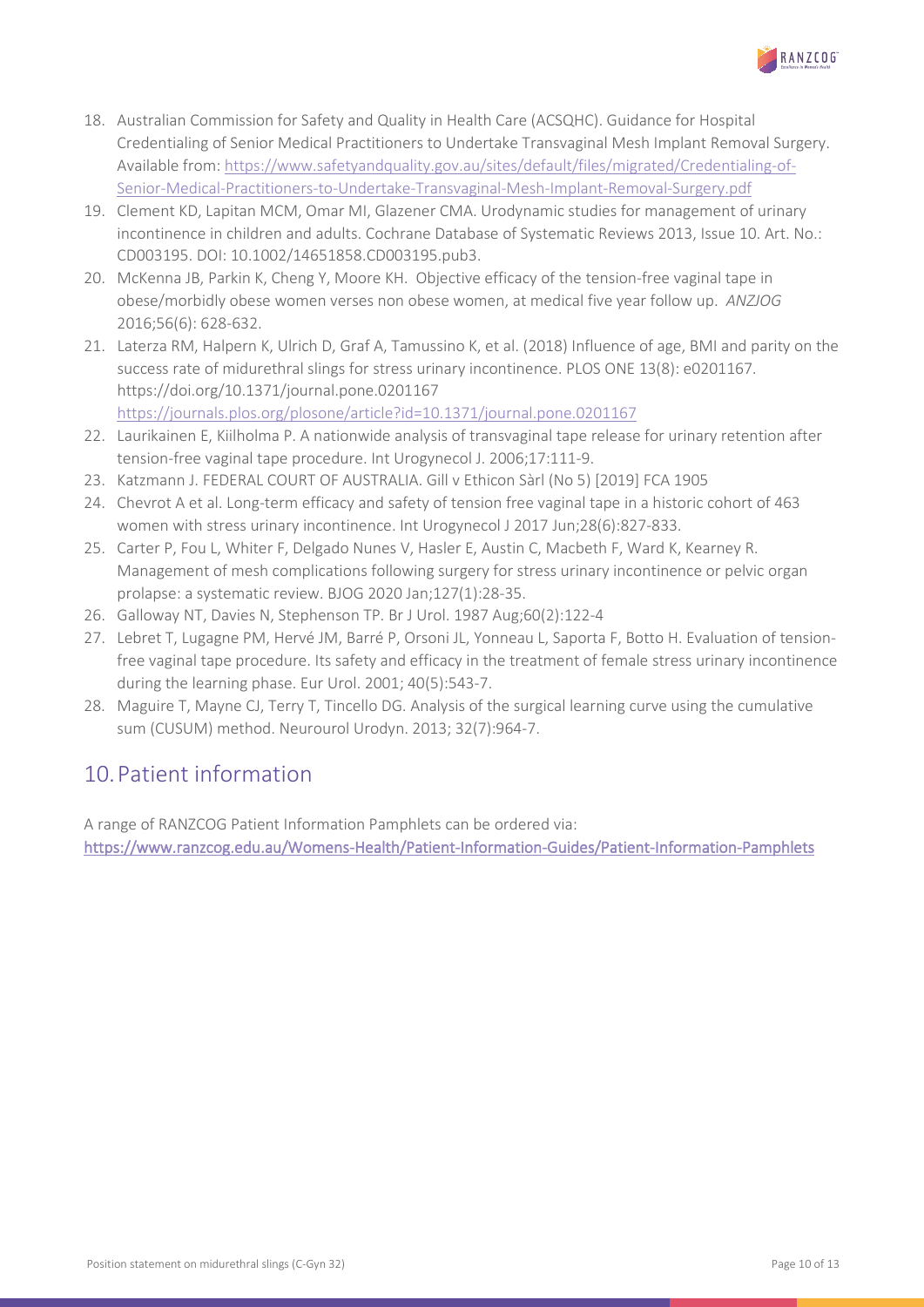

# Appendices

### <span id="page-10-0"></span>Appendix A Women's Health Committee Membership

| Name                             | Position on Committee                 |
|----------------------------------|---------------------------------------|
| Dr Scott White                   | Chair                                 |
| Dr Gillian Gibson                | Deputy Chair, Gynaecology             |
| Dr Anna Clare                    | Deputy Chair, Obstetrics              |
| Associate Professor Amanda Henry | Member and Councillor                 |
| Dr Samantha Scherman             | Member and Councillor                 |
| Dr Marilla Druitt                | Member and Councillor                 |
| Dr Frank O'Keeffe                | Member and Councillor                 |
| Dr Kasia Siwicki                 | Member and Councillor                 |
| Dr Jessica Caudwell-Hall         | Member and Councillor                 |
| Dr Sue Belgrave                  | Member and Councillor                 |
|                                  | Aboriginal and Torres Strait Islander |
| Dr Marilyn Clarke                | Representative                        |
| Professor Kirsten Black          | <b>SRHSIG Chair</b>                   |
| Dr Nisha Khot                    | Member and SIMG Representative        |
| Dr Judith Gardiner               | Diplomate Representative              |
| Dr Angela Brown                  | Midwifery Representative, Australia   |
| Ms Adrienne Priday               | Midwifery Representative, New Zealand |
| Ms Leigh Toomey                  | Community Representative              |
| Dr Rania Abdou                   | Trainee Representative                |
| Dr Philip Suisted                | Māori Representative                  |
| Prof Caroline De Costa           | Co-opted member (ANZJOG member)       |
| Dr Steve Resnick                 | Co-opted member                       |

### <span id="page-10-1"></span>Appendix B Overview of the development and review process for this statement

*i. Steps in developing and updating this statement*

This statement was originally developed in March 2014 and was most recently reviewed in July 2020. The Women's Health Committee carried out the following steps in reviewing this statement:

- Declarations of interest were sought from all members prior to reviewing this statement.
- At the May 2020 committee meeting, the existing consensus-based recommendations were reviewed and updated (where appropriate) based on the available body of evidence and clinical expertise. Recommendations were graded as set out below in Appendix B part iii)
- *ii. Declaration of interest process and management*

Declaring interests is essential in order to prevent any potential conflict between the private interests of members, and their duties as part of the Women's Health Committee.

A declaration of interest form specific to guidelines and statements was developed by RANZCOG and approved by the RANZCOG Board in September 2012. The Women's Health Committee members were required to declare their relevant interests in writing on this form prior to participating in the review of this statement.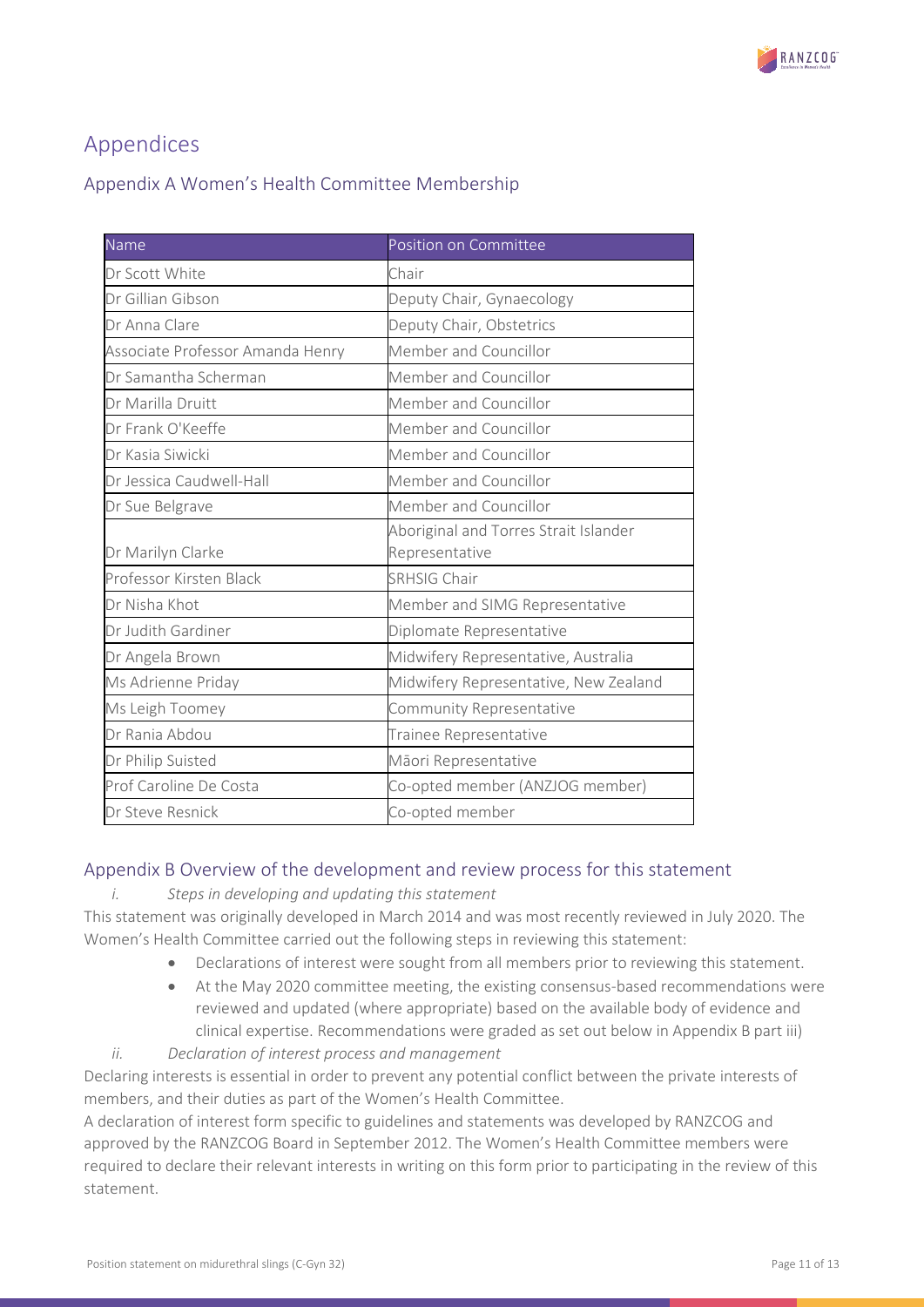

Members were required to update their information as soon as they become aware of any changes to their interests and there was also a standing agenda item at each meeting where declarations of interest were called for and recorded as part of the meeting minutes.

There were no significant real or perceived conflicts of interest that required management during the process of updating this statement.

### *iii. Grading of recommendations*

Each recommendation in this College statement is given an overall grade as per the table below, based on the National Health and Medical Research Council (NHMRC) Levels of Evidence and Grades of Recommendations for Developers of Guidelines.<sup>1</sup>Where no robust evidence was available but there was sufficient consensus within the Women's Health Committee, consensus-based recommendations were developed or existing ones updated and are identifiable as such. Consensus-based recommendations were agreed to by the entire committee. Good Practice Notes are highlighted throughout and provide practical guidance to facilitate implementation. These were also developed through consensus of the entire committee.

| Recommendation category   |                | <b>Description</b>                                                                                             |
|---------------------------|----------------|----------------------------------------------------------------------------------------------------------------|
| Evidence-based            | $\overline{A}$ | Body of evidence can be trusted to guide practice                                                              |
|                           | <sub>B</sub>   | Body of evidence can be trusted to guide practice in<br>most situations                                        |
|                           | $\subset$      | Body of evidence provides some support for<br>recommendation(s) but care should be taken in its<br>application |
|                           | $\Box$         | The body of evidence is weak and the recommendation<br>must be applied with caution                            |
| Consensus-based           |                | Recommendation based on clinical opinion and<br>expertise as insufficient evidence available                   |
| <b>Good Practice Note</b> |                | Practical advice and information based on clinical<br>opinion and expertise                                    |

### <span id="page-11-0"></span>Appendix D Full Disclaimer

#### Purpose

This Statement has been developed to provide general advice to practitioners about women's health issues concerning mid-urethral slings and should not be relied on as a substitute for proper assessment with respect to the particular circumstances of each case and the needs of any person with a need for use of midurethral slings. It is the responsibility of each practitioner to have regard to the particular circumstances of each case. Clinical management should be responsive to the needs of the individual person with a need for midurethral slings and the particular circumstances of each case.

#### Quality of information

The information available in Position statement on midurethral slings (C-Gyn 32) is intended as a guide and provided for information purposes only. The information is based on the Australian/New Zealand context using the best available evidence and information at the time of preparation. While the Royal Australian and New Zealand College of Obstetricians and Gynaecologists (RANZCOG) had endeavoured to ensure that information is accurate and current at the time of preparation, it takes no responsibility for matters arising from changed circumstances or information or material that may have become subsequently available. The use of this information is entirely at your own risk and responsibility.